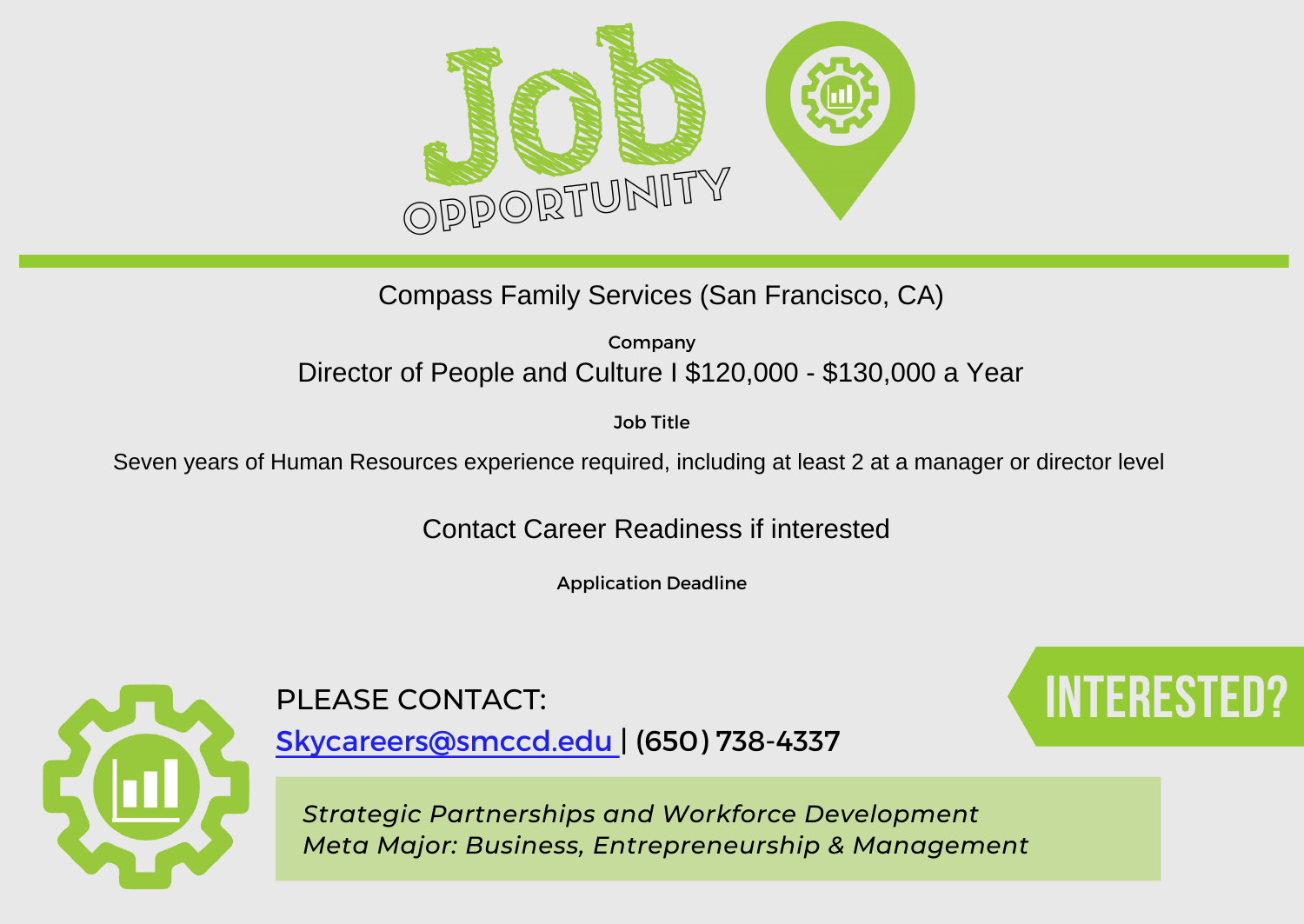

Traverse (South San Francisco, CA)

Company Wait Staff Associate I Competitive Pay Provided

Job Title

Deliver excellent customer service in a fast-paced food service environment

Contact Career Readiness if interested

Application Deadline



[Skycareers@smccd.edu | \(650\) 738-4337](mailto:skycareers@smccd.edu)

PLEASE CONTACT: **Interested and the set of the set of the set of the set of the set of the set of the set of the set of the set of the set of the set of the set of the set of the set of the set of the set of the set of the**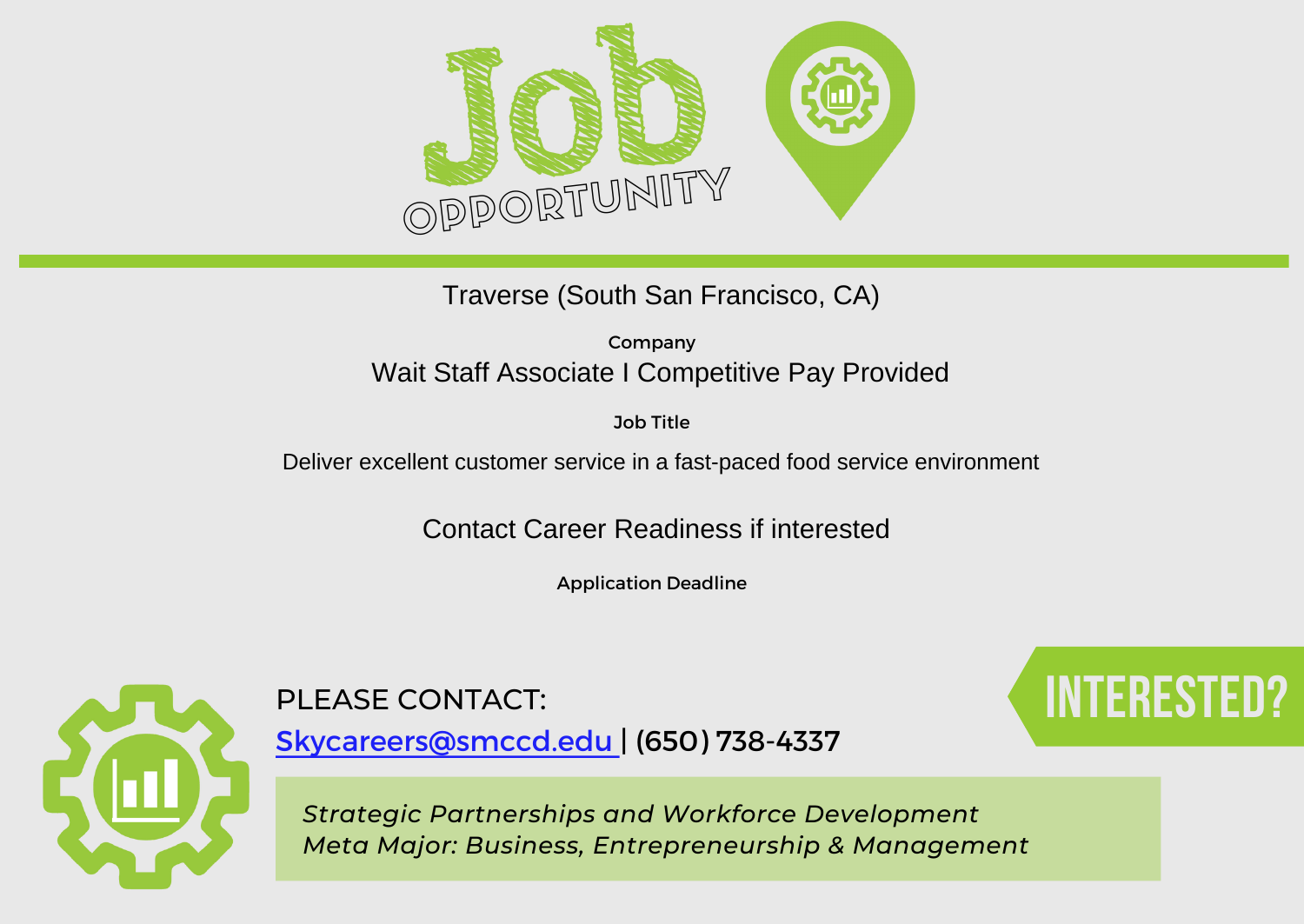

Foundry & Lux (South San Francisco, CA)

Company Catering Manager I Competitive Pay Provided

Job Title

Supervise all catering events- 2 years of food service experience required including 1 year at the management level

Contact Career Readiness if interested

Application Deadline



[Skycareers@smccd.edu | \(650\) 738-4337](mailto:skycareers@smccd.edu)

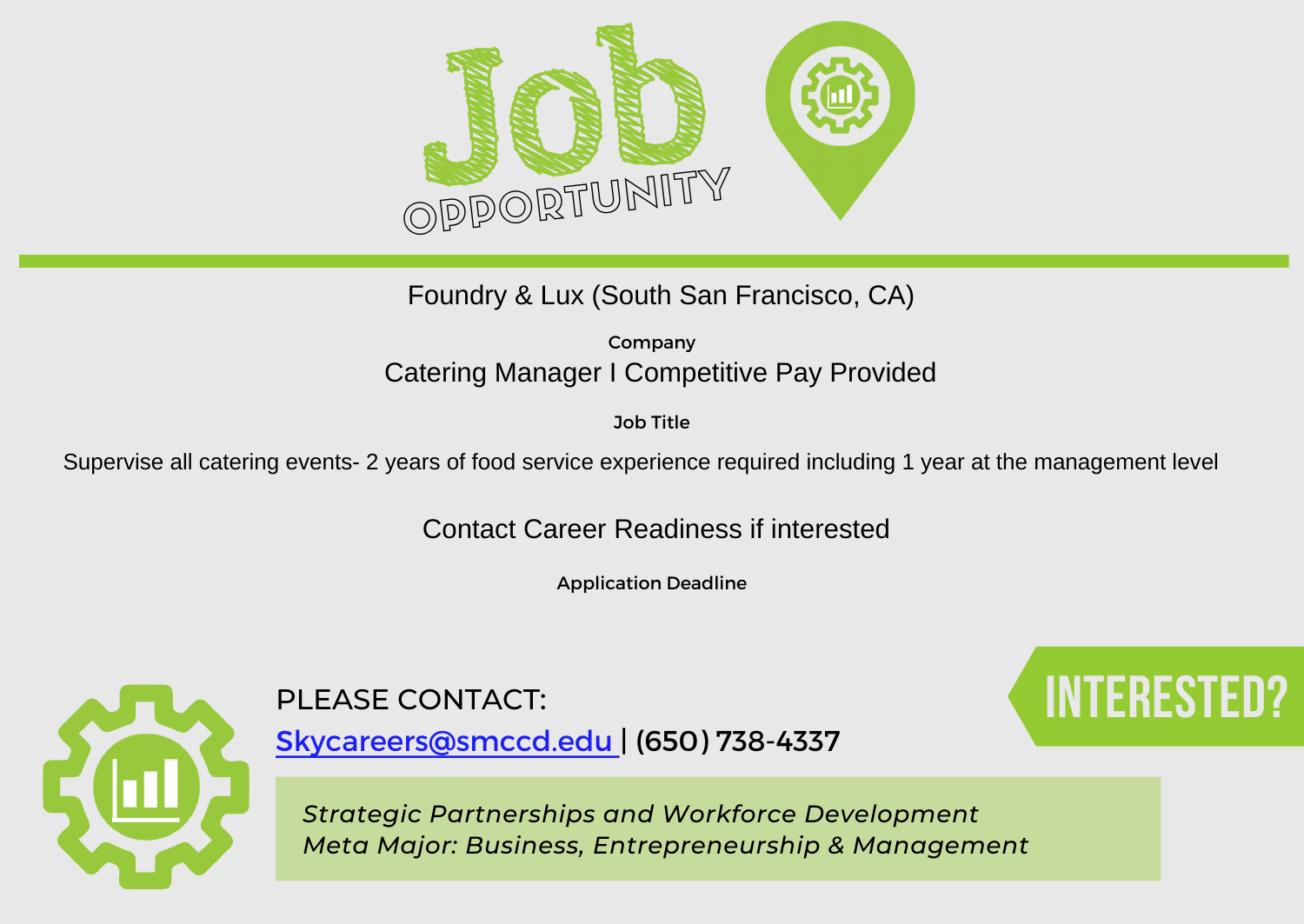

Foundry & Lux (South San Francisco, CA)

Company Assistant General Manager I Competitive Pay provided

Job Title

Assists with managing food service operations- 2 to 3 years of food service management experience required

Contact Career Readiness if interested

Application Deadline



# PLEASE CONTACT: **Interested Contact**:

[Skycareers@smccd.edu | \(650\) 738-4337](mailto:skycareers@smccd.edu)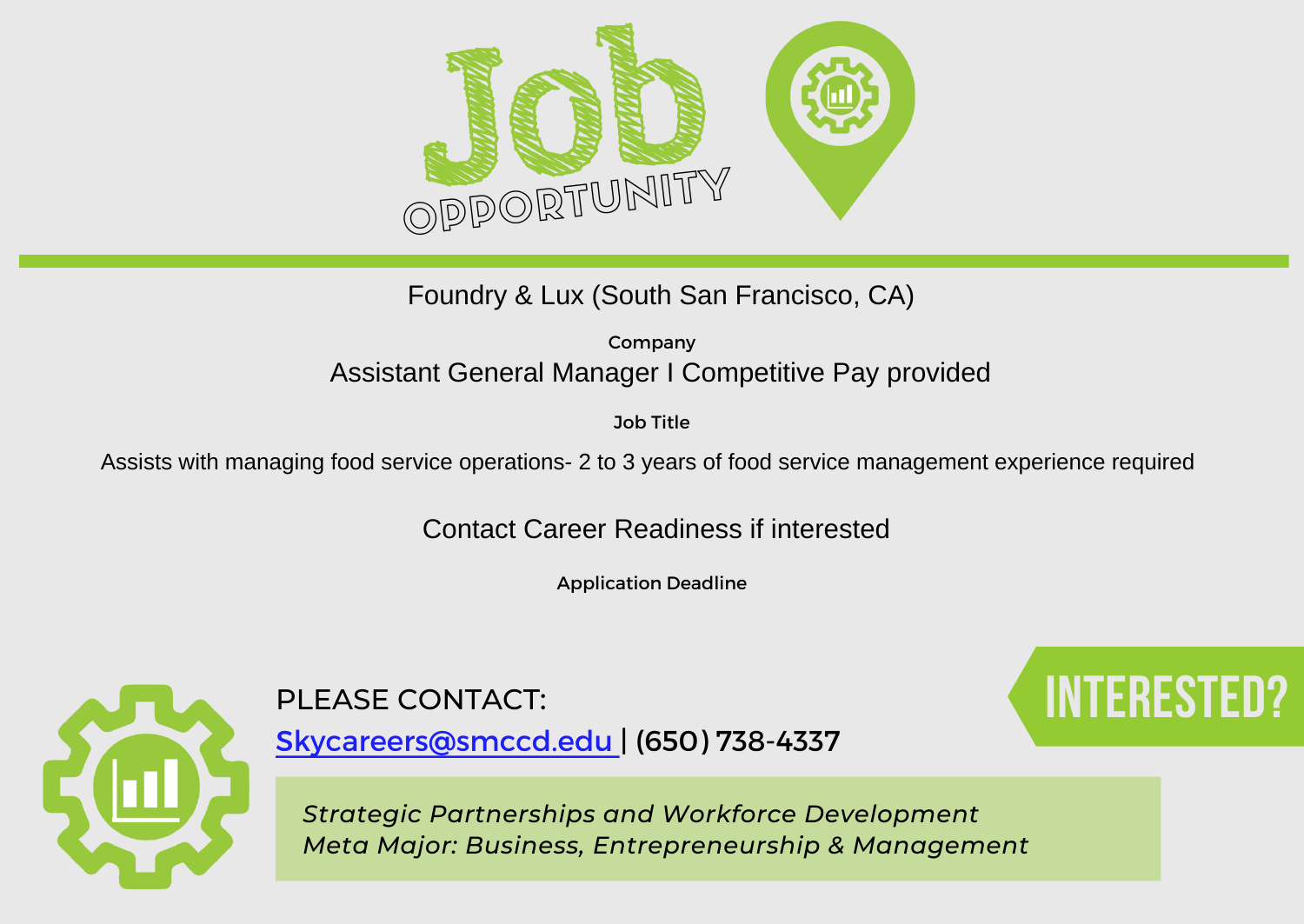

## Robert Half (San Francisco, CA)

Company Full-Time HR Assistant I \$23.00 - \$29.00 an Hour

Job Title

Great entry level position in the Human Resources field, engage with staff to create a friendly work environment

Contact Career Readiness if interested

Application Deadline



[Skycareers@smccd.edu | \(650\) 738-4337](mailto:skycareers@smccd.edu)

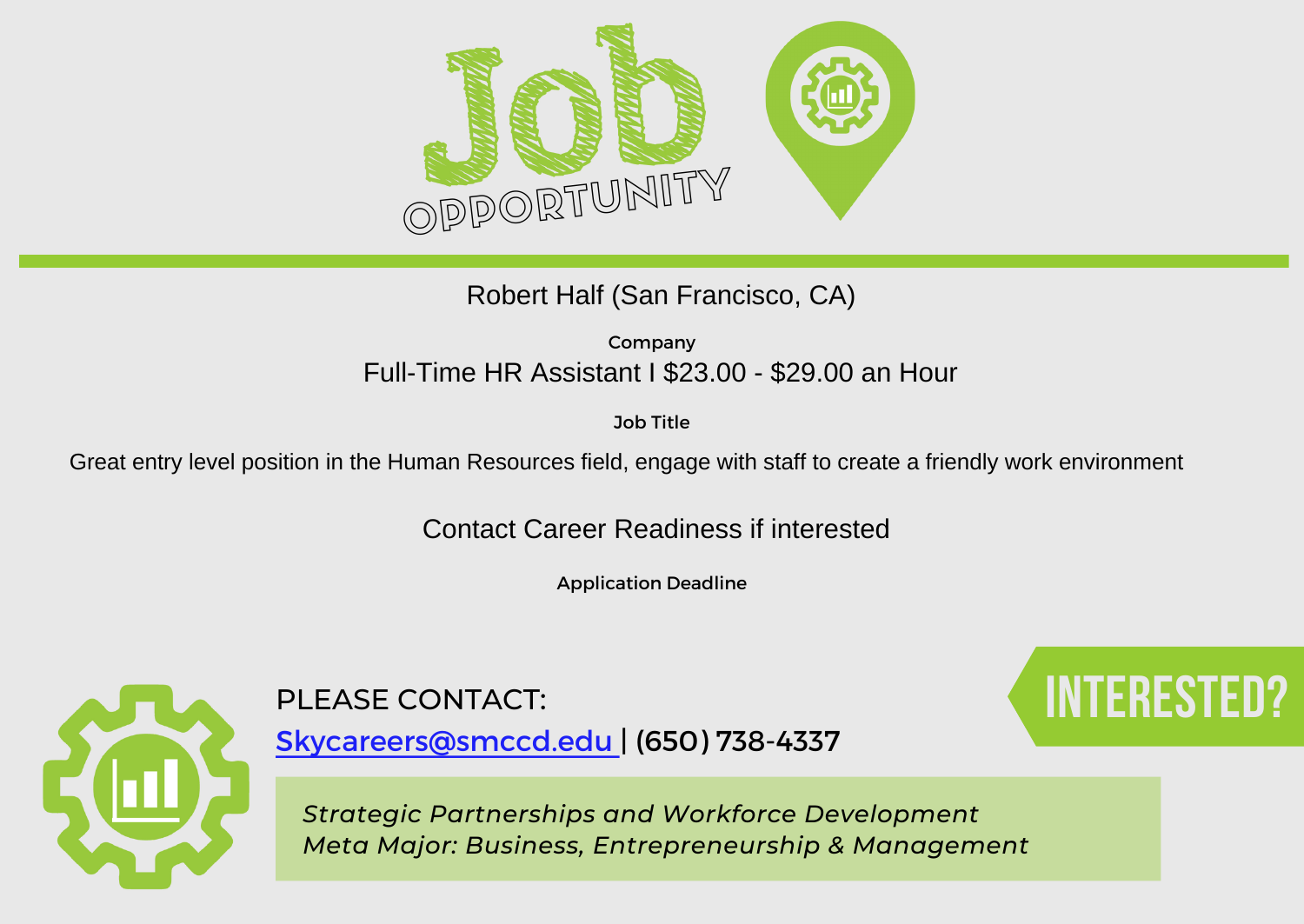

Robert Half (San Francisco, CA)

Company Full-Time Customer Service Specialist I \$24.00 - \$33.00 an Hour

Job Title

Analyzing customer complaints, identifying root cause, recommending and implementing solutions

Contact Career Readiness if interested

Application Deadline



# PLEASE CONTACT: **Interested Contact:**

[Skycareers@smccd.edu | \(650\) 738-4337](mailto:skycareers@smccd.edu)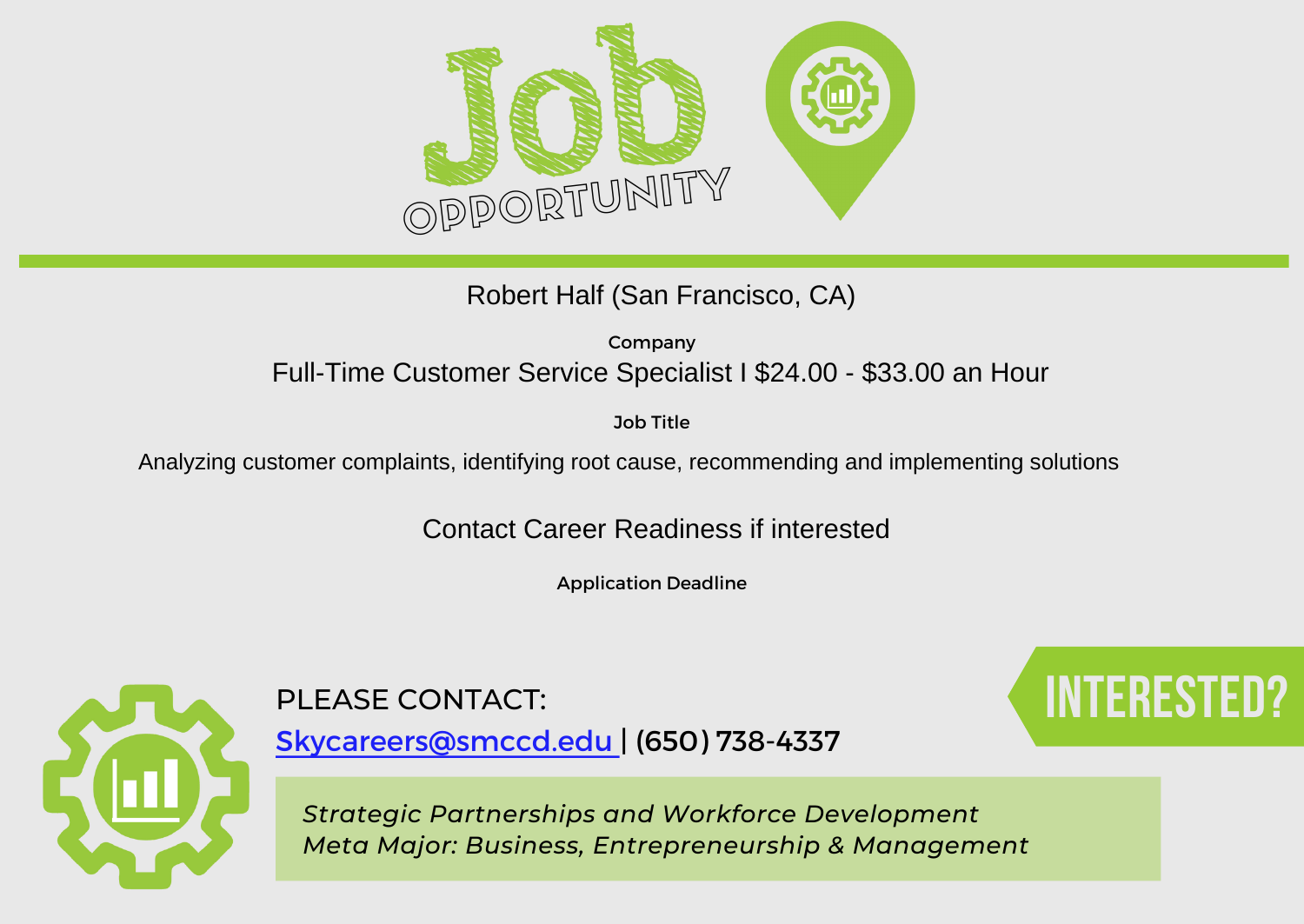

H&R Block (South San Francisco, CA)

Company Full-Time Associate Team Leader I Competitive Pay Provided

Job Title

Support a single retail office during tax season to consistently exceed client expectations and provide daily operations

Contact Career Readiness if interested

Application Deadline



# PLEASE CONTACT: **Interested and the set of the set of the set of the set of the set of the set of the set of the set of the set of the set of the set of the set of the set of the set of the set of the set of the set of the**

[Skycareers@smccd.edu | \(650\) 738-4337](mailto:skycareers@smccd.edu)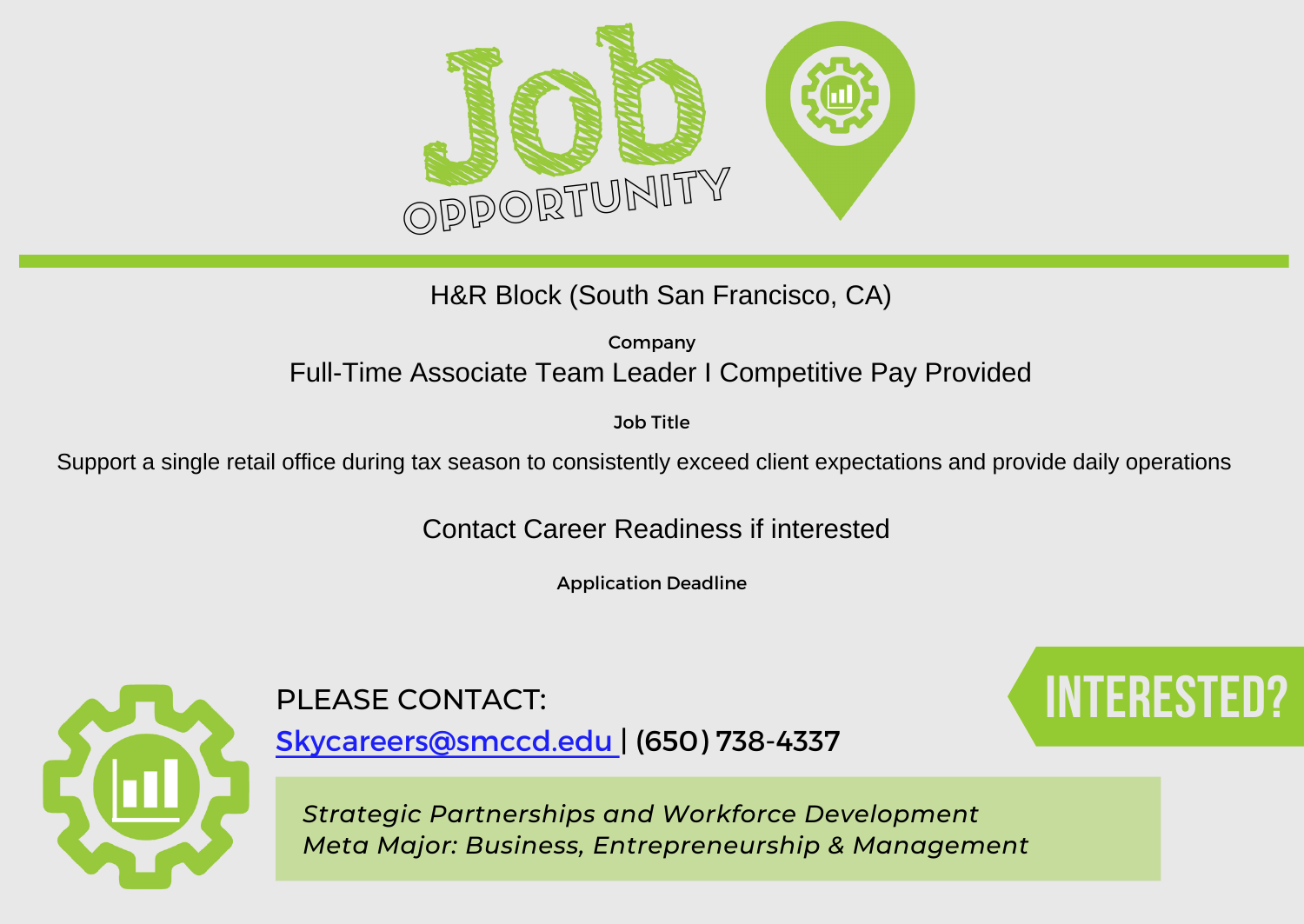

Company H&R Block (South San Francisco, CA)<br><sub>Company</sub><br>Temporary/Full-Time/Part-Time Receptionist I Competitive Pay Provided

Job Title

Provide help and inspire confidence in H&R Block clients and communities everywhere while gaining valuable skills

Contact Career Readiness team if interested

Application Deadline



PLEASE CONTACT: **Interested Contact**:

[Skycareers@smccd.edu | \(650\) 738-4337](mailto:skycareers@smccd.edu)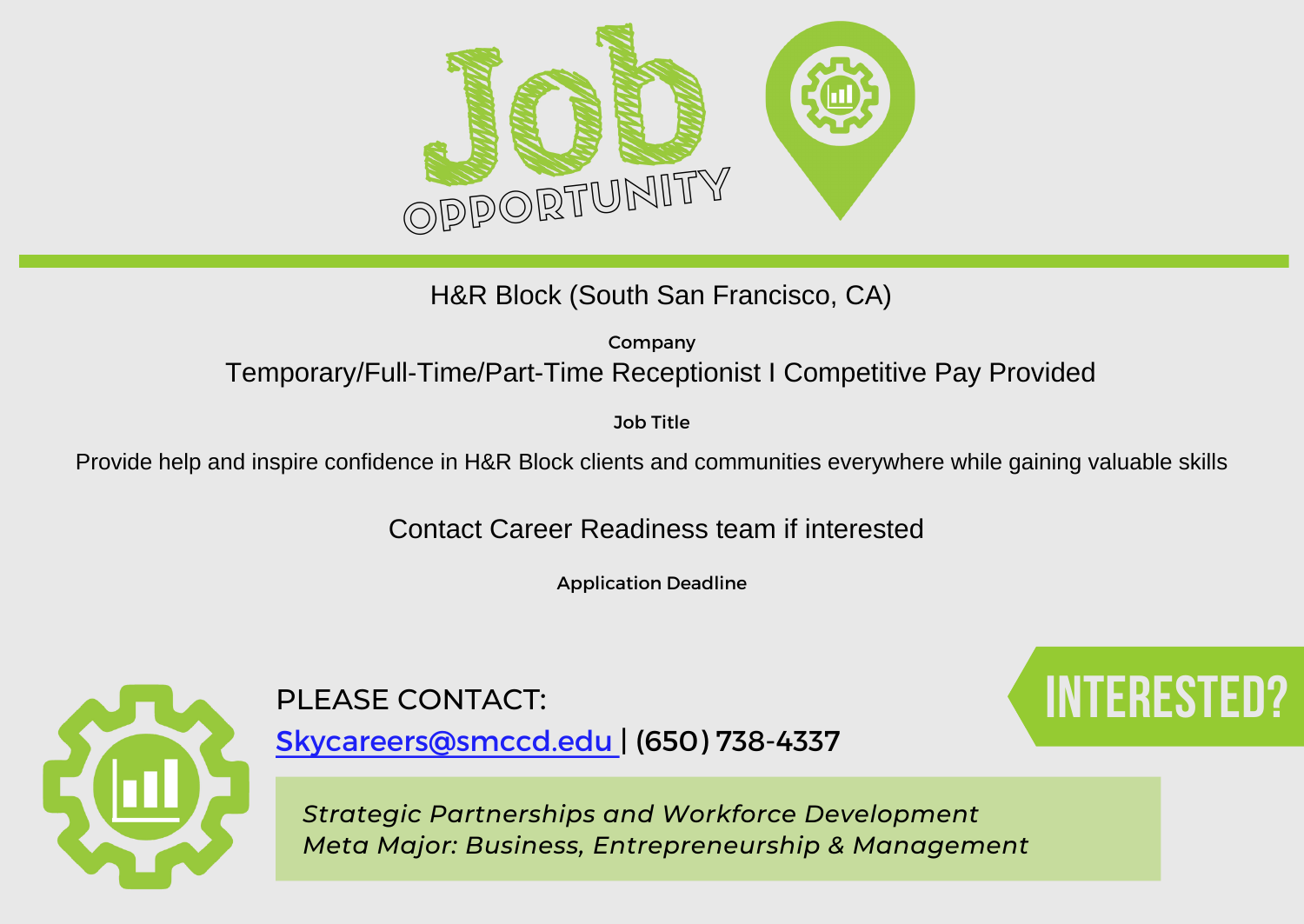

H&R Block (South San Francisco, CA)

Company Seasonal First Year Tax Professional I Competitive Pay Provided

Job Title

Conduct face-to-face tax appointments with clients and prepare complete and accurate tax returns

Contact Career and Readiness if interested

Application Deadline



[Skycareers@smccd.edu | \(650\) 738-4337](mailto:skycareers@smccd.edu)

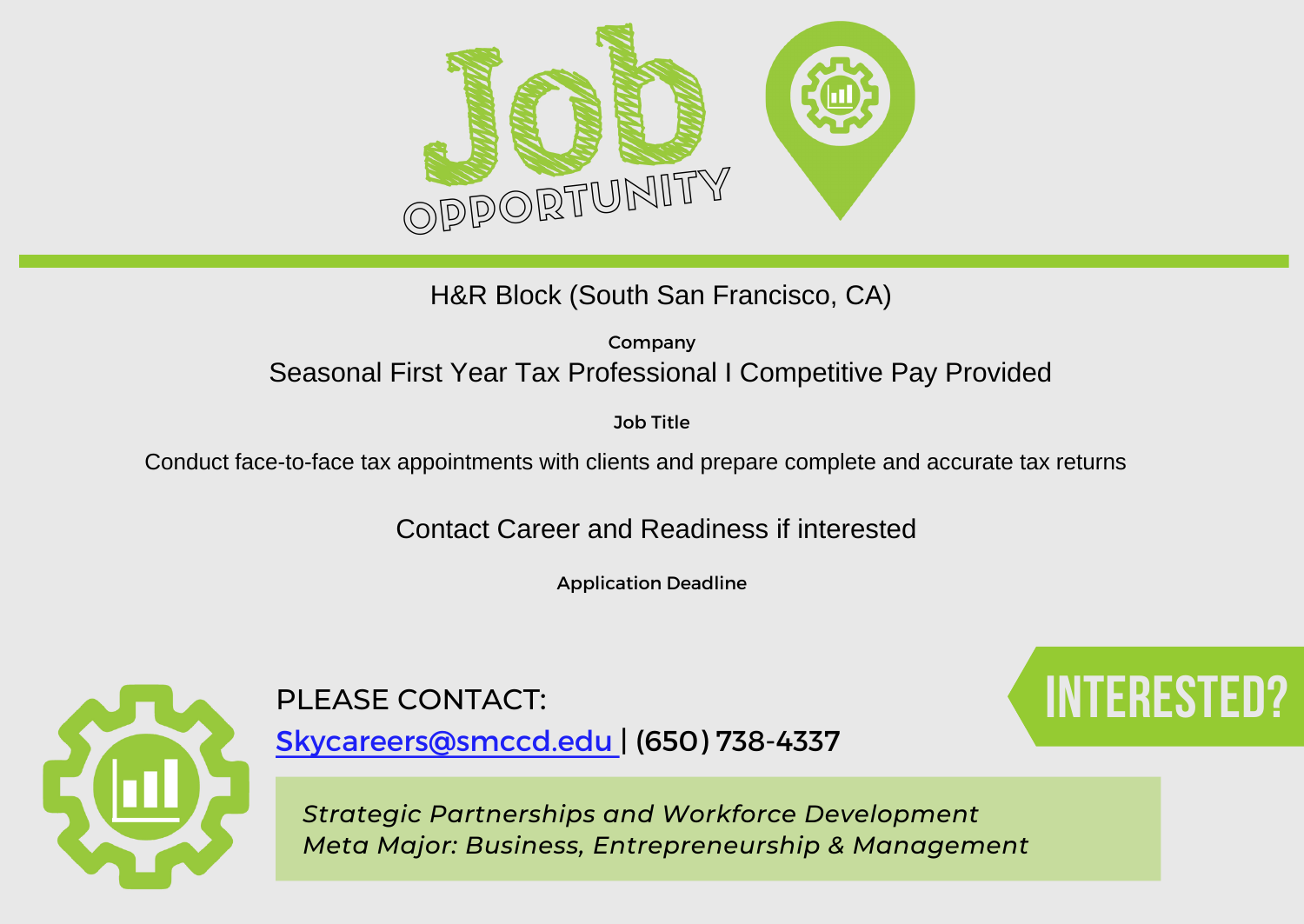

FastSigns (San Mateo, CA)

Company Part-Time Administrative Sales Assistant I \$20.00 an Hour

Job Title

Great opportunity to build sales and customer service experience with an opportunity to become full-time

Contact Career Readiness if interested

Application Deadline



[Skycareers@smccd.edu | \(650\) 738-4337](mailto:skycareers@smccd.edu)